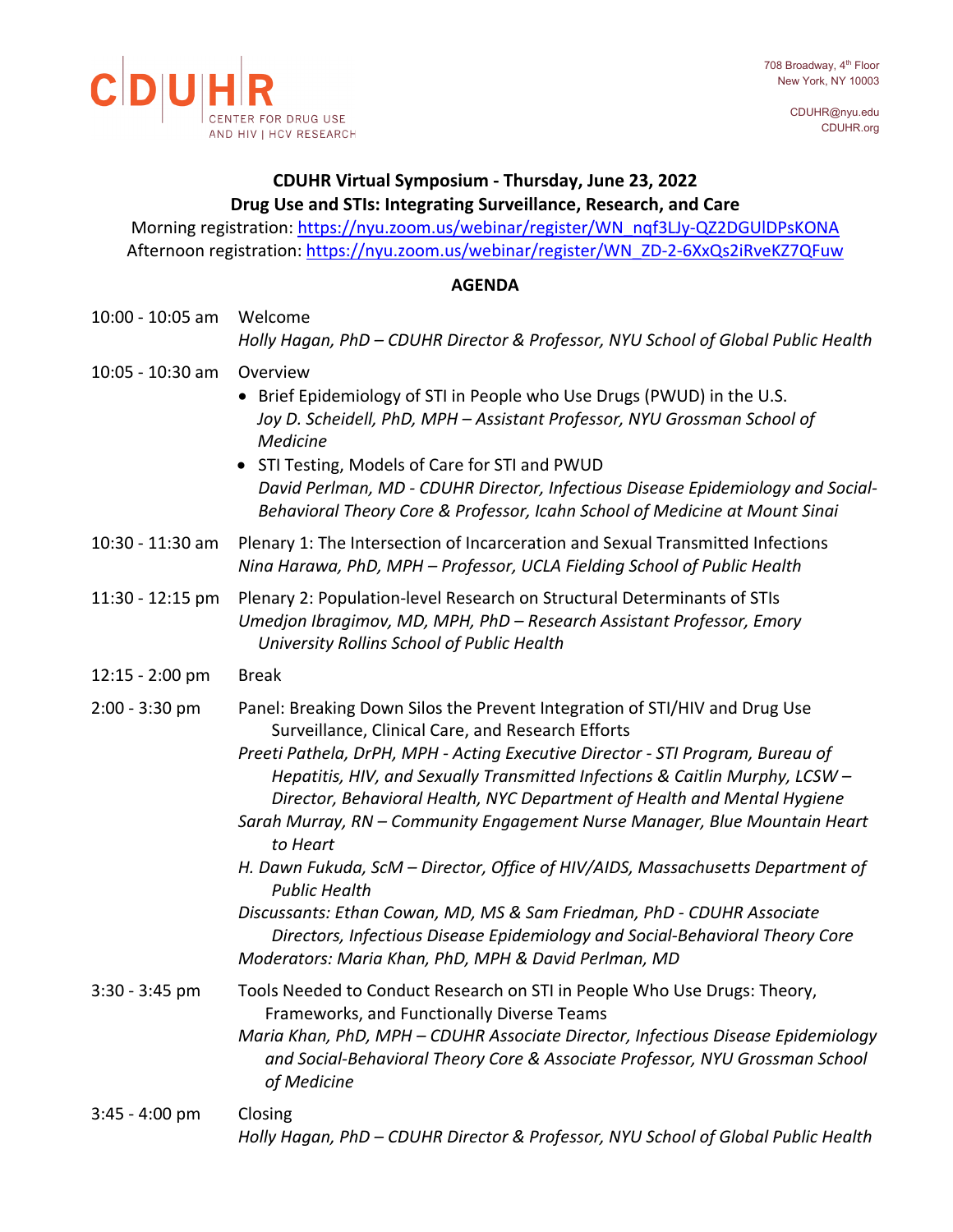## **Speaker, Panelist & Discussant Bios**

**Ethan Cowan, MD, MS – Icahn School of Medicine at Mount Sinai**



Ethan Cowan is an Associate Director of the Infectious Disease Epidemiology and Social-Behavioral Theory Core at the Center for Drug Use and Professor in the Department of Emergency Medicine at the Icahn Mount Sinai School of Medicine. Dr. Cowan has used his formal training in clinical research methods to coordinate and conduct randomized controlled trials and cohort studies in the Emergency Department (ED). His focus area is the design, implementation and evaluation of public health interventions in the ED. The intersection of public health, emergency response and research has also resulted in multiple

empirical studies and conceptual work in ethics. In the area of public health, Dr. Cowan has developed programs for HIV, HCV and STI screening in non-traditional settings. Dr. Cowan's work in public health has resulted in strong community partnerships with outpatient primary care physicians, specialists in infectious disease, addiction medicine and hepatitis C. Dr. Cowan has strong working relationships with the New York City and New York State Departments of Health; the AIDS Institute Clinical Education Initiative and community partners such as the Latino Commission on AIDS.

# **Sam Friedman, PhD – NYU Grossman School of Medicine**



Sam Friedman is the Senior Theoretician and Associate Director of the Infectious Disease Epidemiology and Social-Behavioral Theory Core at the Center for Drug Use and HIV Research. He is also Research Professor and a faculty member at the Center for Opioid Epidemiology and Policy in the Department of Population Health at NYU Grossman School of Medicine. He obtained his doctorate from the University of Michigan School of Sociology and has received numerous awards for his research on people who use drugs and HIV/AIDS. Over the last thirty-five years, Dr. Friedman has significantly contributed to our understanding

of harm reduction and of the epidemiology and prevention of HIV/AIDS and other infections among people who use drugs. His current research focuses on opioid users in rural Illinois and in New York City. Past and ongoing research has focused on the social epidemiology and social network aspects of drug use and infectious diseases.

## **Dawn Fukuda, ScM – Massachusetts Department of Public Health**



Dawn Fukuda is the Director of the Office of HIV/AIDS (OHA) in the Massachusetts Department of public Health. She has served as the HIV/AIDS Director since 2010 and has worked at the state health department starting in 2004. Prior to joining DPH, her prior professional experience in the community includes roles as a program director, medical case manager, health educator, and HIV treatment advocate. She has served as both Vice Chair and Chair of NASTAD and currently serves on the Board of Directors, and served for six years

as an appointed member and co-Chair of the CDC and HRSA Advisory Committee for HIV, STDs, and Viral Hepatitis (or the CHAC).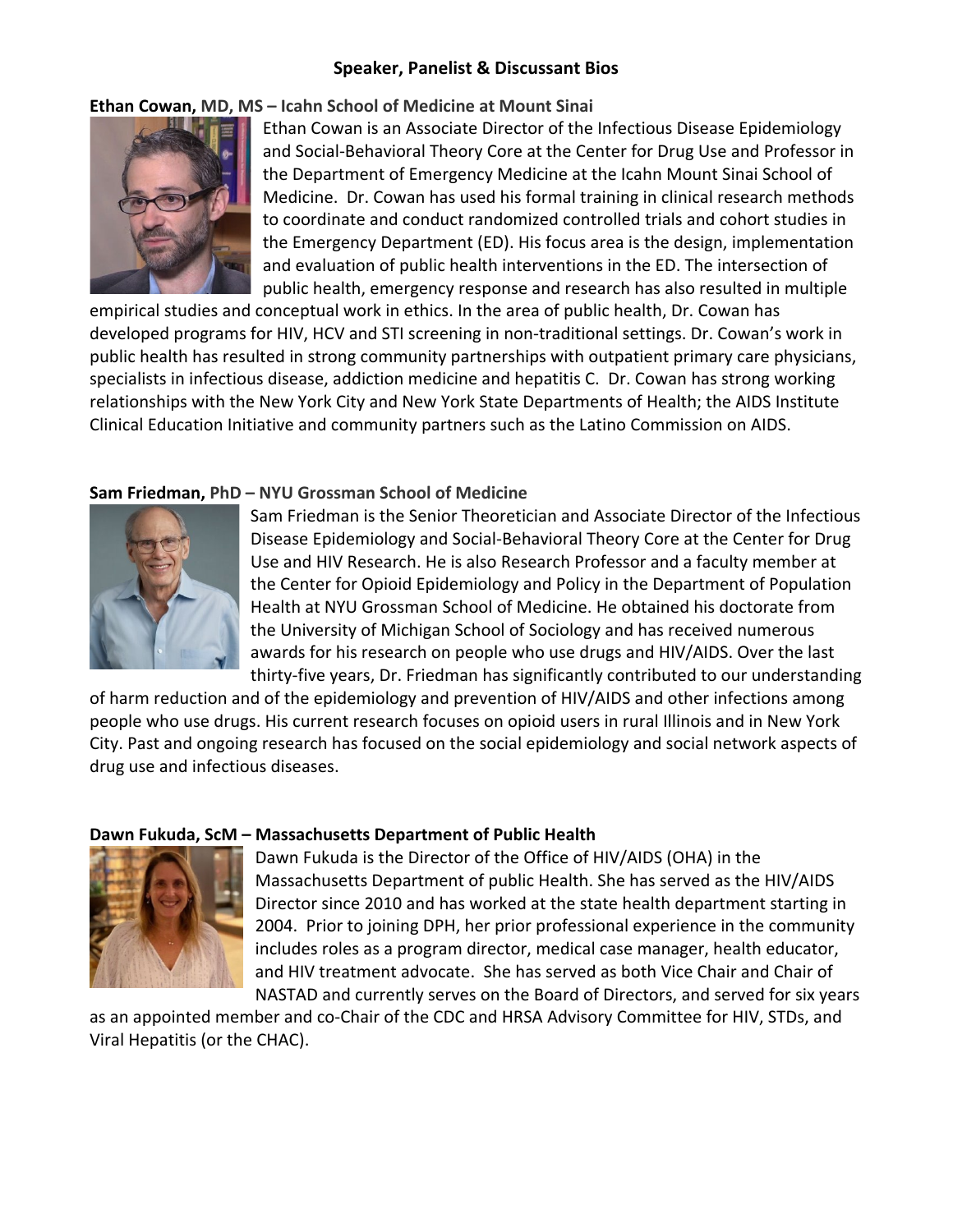## **Holly Hagan, PhD – NYU School of Global Public Health**



Holly Hagan is Director of the Center for Drug Use and HIV Research and Professor in the Departments of Social Behavioral Sciences and Epidemiology at the NYU School of Global Public Health. Trained as an infectious disease epidemiologist, Dr. Hagan's work has sought to understand the causes and consequences of substance use disorders. Her research has examined bloodborne and sexually-transmitted infections among people who use drugs. She is an internationally-recognized expert in the etiology, epidemiology, natural

history, prevention and treatment of hepatitis C virus infection among PWUD, and in 2014 her work was recognized by the US Department of Health and Human Services with the President's Award for Leadership in the Control of Viral Hepatitis in the United States. In 2017, she was selected by NIDA to chair the Executive Steering Committee for the Rural Opioid Initiative funded by NIH, CDC, SAMHSA and the Appalachian Regional Commission.

## **Nina T. Harawa, PhD, MPH – University of California, Los Angeles**



Nina Harawa specializes in public health and health services research on HIV, STIs, substance use, and access to related health services. She conducts research, mentors, and teaches as a Professor of Medicine and Epidemiology at UCLA as well as at Charles R. Drew University of Medicine and Science. As Director of the Policy Impact Core for the Center for HIV Identification, Prevention and Treatment Services (CHIPTS) at UCLA, Dr. Harawa leads efforts to help researchers inform decision makers about ending the U.S. epidemics of HIV,

STIs, and hepatitis C. As the Associate Director for Research at the Drew Center for AIDS Research, Education and Services (Drew CARES), she helps shape research directions at the only Black Graduate Institution west of the Mississippi. Dr. Harawa's research includes developing and testing creative community-based interventions for populations that are traditionally marginalized within society, including people minoritized related to their sexual orientation, gender, or race/ethnicity; people who have experienced incarceration; and people who use drugs. Her passion comes from working closely with these populations and the organizations that serve them to design, implement, and disseminate research that has the potential to shape interventions, inform policies, and direct resources in a manner that improves health outcomes and increases health equity.

#### **Umedjon Ibragimov, MD, MPH, PhD – Emory University Rollins School of Public Health**



Umedjon Ibragimov is a Research Assistant Professor at the Emory University Rollins School of Publica Health. His key research interests include structural determinants of HIV/AIDS and implementation of harm reduction services in the US and globally. Dr. Ibragimov also studied the influence of stigma and violence on the health of marginalized populations in his native Tajikistan and China. In his work he applies multilevel and structural equation modelling and qualitative methods. Before joining academia he led national-level HIV prevention and harm

reduction programs in Tajikistan.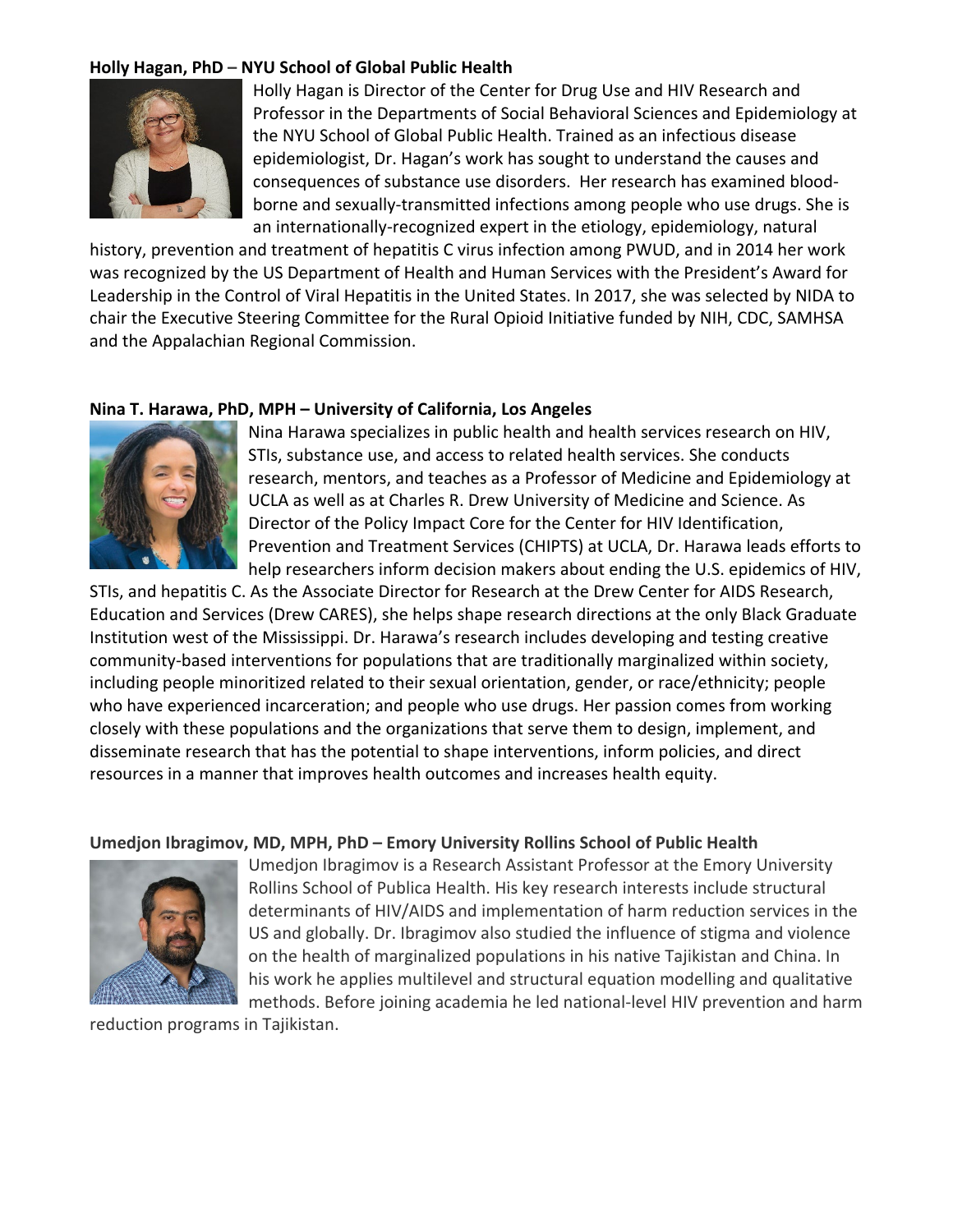## **Maria R. Khan, PhD, MPH – NYU Grossman School of Medicine**



Maria Khan is an Associate Director of the Infectious Disease Epidemiology and Social-Behavioral Theory Core at the Center for Drug Use and HIV Research and Associate Professor in the Department of Population Health at NYU Grossman School of Medicine. Dr. Khan is an epidemiologist who studies social determinants of STI/HIV-related drug and sex risk in vulnerable populations, who has considerable expertise measuring the influence of criminal justice involvement on STI/HIV risk. She developed a conceptual model that describes the likely pathways through which criminal justice involvement acts as a

structural determinant of STI/HIV transmission. Her current NIDA-funded R01, "Stop-and-Frisk, Arrest, and Incarceration and STI/HIV Risk in Minority MSM," aims to measure the effects of aggressive policing and incarceration on psychosocial vulnerability, mental health, stigma, and access to healthcare, and in turn STI/HIV risk among minority men who have sex with men (MSM). Her prior studies have measured the influence of childhood traumas on criminal justice involvement and STI/HIV risk, and she has worked for years conducting STI/HIV prevention studies in international settings**.**

### **Sarah Murray, RN - Blue Mountain Heart to Heart**



Sarah Murray is a Registered Nurse born and raised in Walla Walla, Washington. She obtained her Associates Degree in Nursing from Walla Walla Community College and her Bachelor of Science in Nursing from University of Great Falls, Montana. Sarah transitioned to working in local public health after years of experience in private sector healthcare, and has emerged on the other side of the COVID-19 pandemic with her patient care management and administrative skillset in the harm reduction and substance use disorder fields. Currently based at Blue Mountain Heart to Heart, originally an HIV/AIDS case management organization

that began in Walla Walla almost 40 years ago, she manages the SSP, runs the STI testing program, fills in at the MAT clinic, maintains the naloxone program, helps care for incarcerated adults and youth at the county jail and juvenile justice centers, and has a hand in orchestrating the mobile care clinic spanning multiple counties and over state lines. On the weekend you will find her at St. Paul's Episcopal Church teaching Sunday school and home with her beloved husband, the 4 children ages 17 months to 15 years, plus the family dog, and a handful of chickens.

#### **Caitlin Murphy, LCSW - NYC Department of Health and Mental Hygiene**



Caitlin Murphy is a licensed clinical social worker who has been integrating trauma informed behavioral health care into housing and healthcare settings for 20 years. She is the Director of Behavioral Health Services for the Bureau of Public Health Clinics within the Division of Disease control at the NYC Department of Health and Mental Hygiene. The behavioral health team consists of social workers and patient navigators who use strengths-based practices to improve the health outcomes of New Yorkers. Caitlin oversees the provision of mental health, harm reduction, and benefit navigation services for HIV PrEP,

HIV PEP and HIV antiretrovirals for the public Sexual Health Clinic; she also oversees social service delivery at the TB Chest Centers.